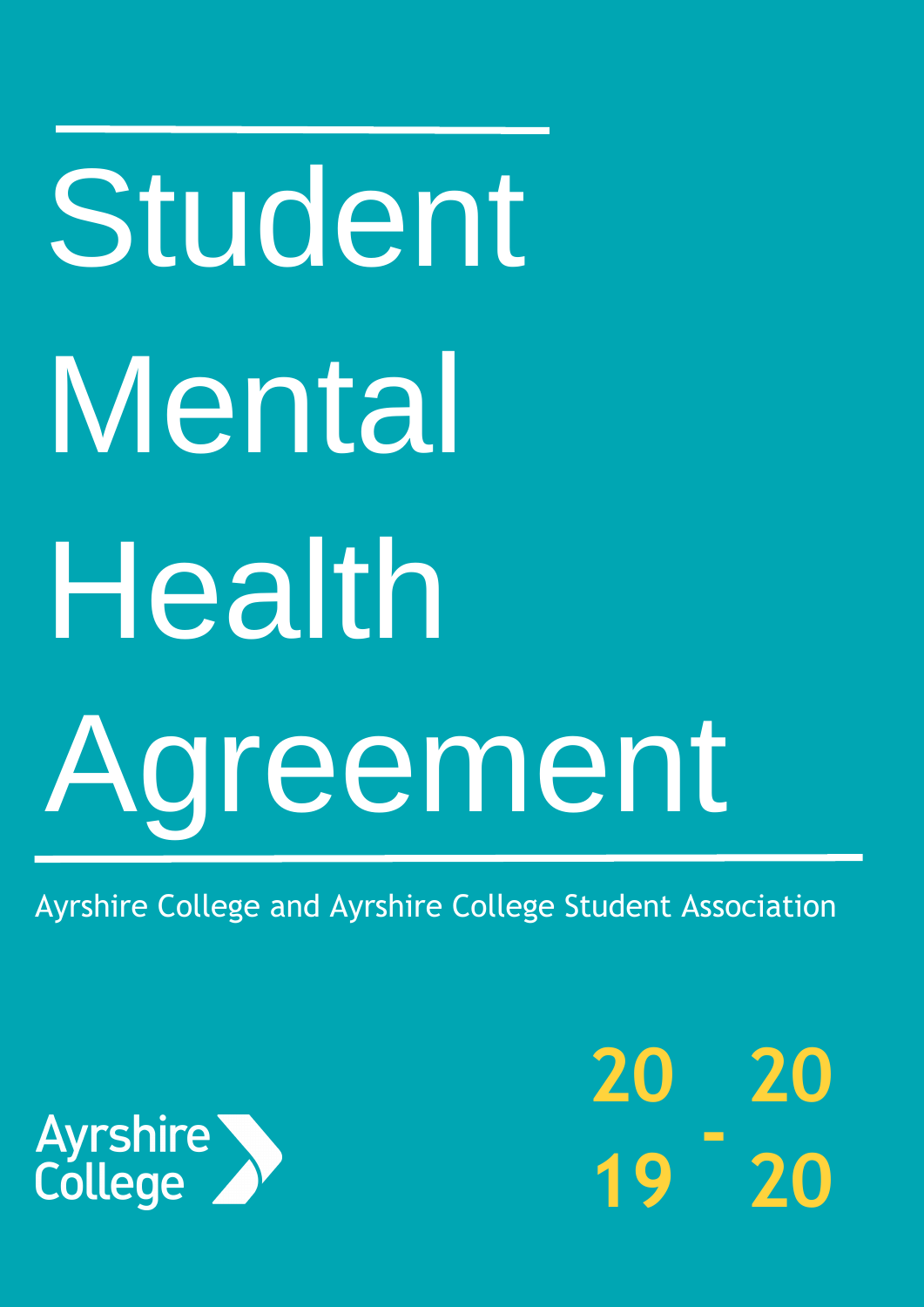# **Our commitment**

**Ayrshire College and the Ayrshire College Student Association are committed to promoting the positive wellbeing of all students.**

Since 2015-2016, there has been a 36% increase in the number of students at Ayrshire College declaring a mental health condition. In response to this significant increase, the College committed itself to implementing a range of actions to support student wellbeing.

The College demonstrates its commitment through its Promoting Wellbeing Action Plan 2018-2021 and also through the structures, processes and mechanisms currently in place including a Mental Health Liaison Officer, an Alcohol and Drugs Liaison Officer and an active Student Association.

This Student Mental Health Agreement is a further demonstration of the College's and the Student Association's commitment. It outlines key actions that will be taken together to ensure all Ayrshire College students are safe, supported and enabled to achieve success during their time with us.

Both the College and the Student Association will work hard to achieve these actions and will report on our successes no later than August 2020.

To support the success of this Student Mental Health Agreement, the College's Promoting Wellbeing Group will be responsible for leading, monitoring and reviewing its progress. The Promoting Wellbeing Group is a cross-section of staff and includes representation from the Student Association as well as local College partners. It reports to the College's Values, Inclusion, Equality and Wellbeing (VIEW) steering group. The VIEW steering group has overall strategic responsibility for leading and monitoring the College's Equality Outcomes and provides leadership to mainstream equality and embed inclusion, wellbeing and the College's Values throughout the College.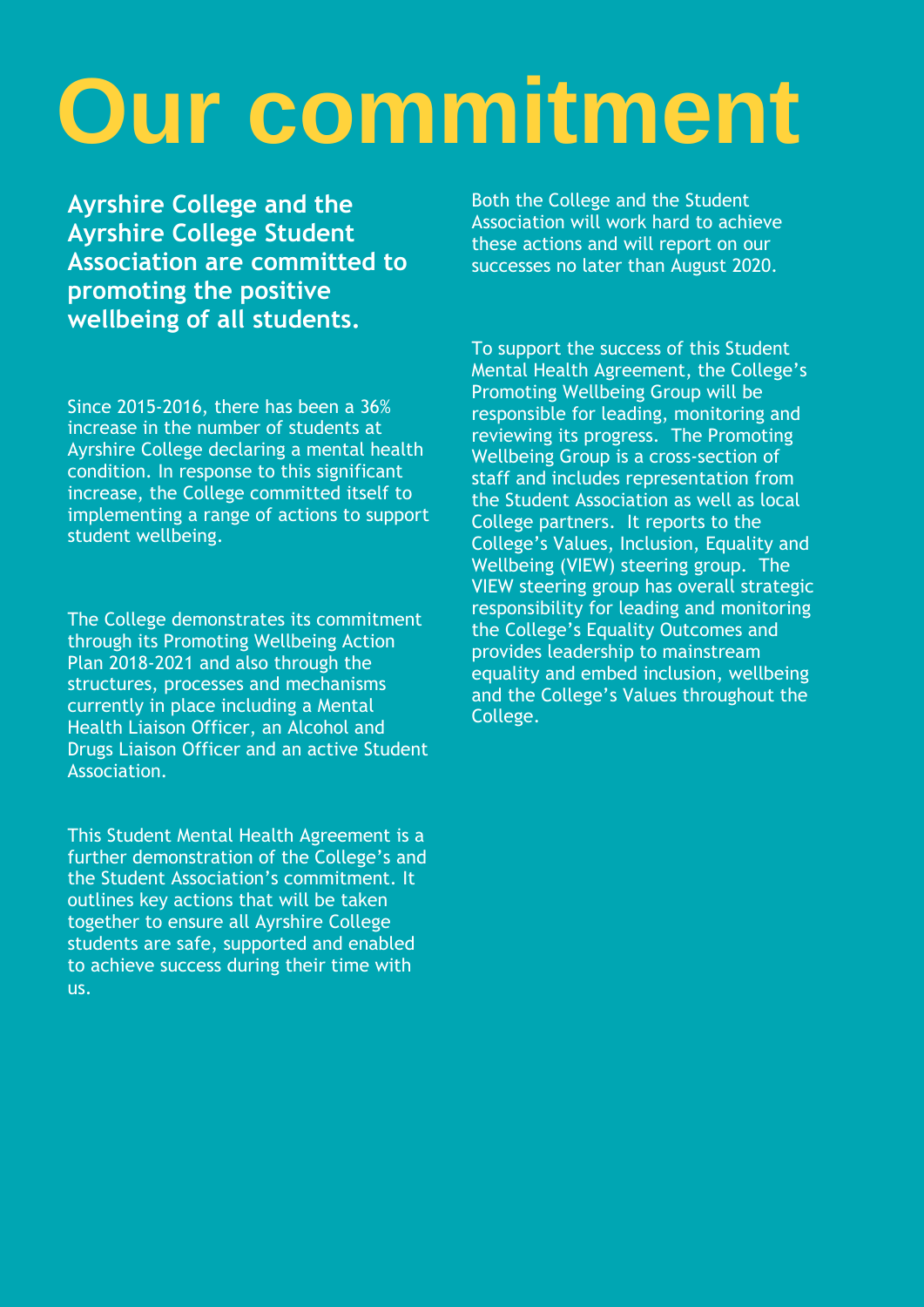# **Our** commitment

The wellbeing of our students is a key priority for Ayrshire College and we have a wide range of support services in place that students can access. This Student Mental Health Agreement reflects our continued commitment to ensure all of our students succeed.

CA Junhall

**Carol Turnbull Principal** 

Ayrshire College is fully committed to promoting positive student and staff mental health and wellbeing. The very wellbeing of the College is underpinned by the wellbeing of our staff and students. This Student Mental Health Agreement demonstrates our commitment to this and I look forward to continuing to work successfully with our Student Association to improve student experiences.

Darmwolls

**Doreen Wales Head of Student Experience** The Ayrshire College Student Association has a focus on raising awareness on student mental health and wellbeing because we know how important it is in regards to student experience and success.

We are an active member of the College's Promoting Wellbeing group and contribute to a number of student focused campaigns and events throughout the academic year. We have also been responsible for co-leading and developing new initiatives within the College such as 'The Conversation' and 'Wear it on your sleeve'.

Having a Student Mental Health Agreement brings focus and encourages the continuation of good, collaborative and supportive working between the College and the Student Association. It presents us all with the opportunity to improve student experience and for that, it may prove to be a useful tool for many years to come still.

JMcC

**Jack McCrindle Student President**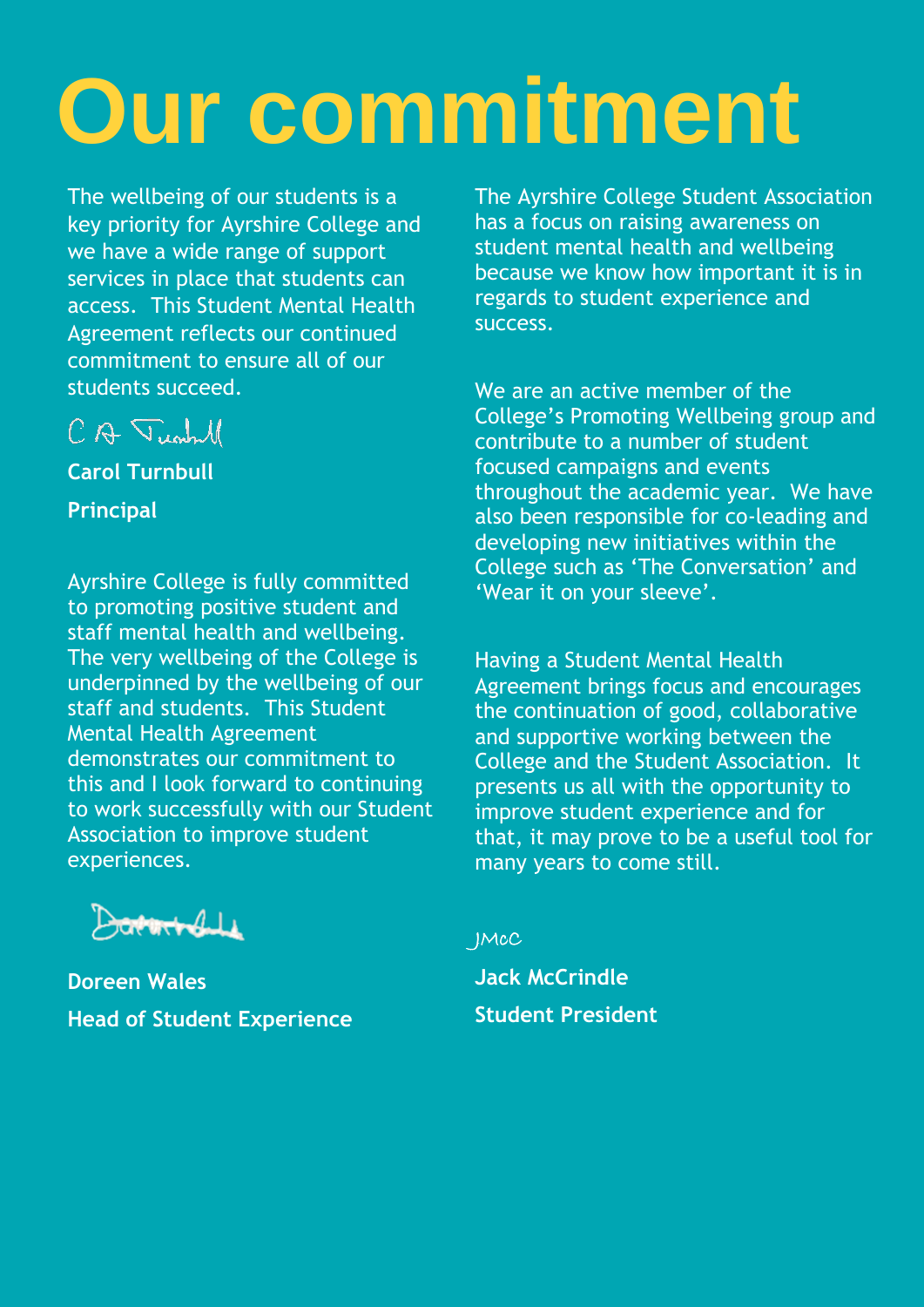**Hold mental health and wellbeing campaigns, initiatives and events throughout the year to ensure students are aware of the support available to them**

#### **To achieve this, we will:**

- **1.** Continue to develop the Student Association led **Wear it on your sleeve** initiative
- **2.** Support at least **three** campaigns focussing on mental health and wellbeing in partnership with the College's Promoting Wellbeing Group
- **3.** Raise awareness of support available including the **Wellbeing Hub** during Student Induction and Freshers
- **4.** Ensure that mental health organisations such as **'See Me'** will be in attendance at key student events such as Freshers across all main Campuses

## **We will know we have been successful when:**

There is an **increased number** of students using College support services

There is an **increased number** of students engaging with College campaigns and events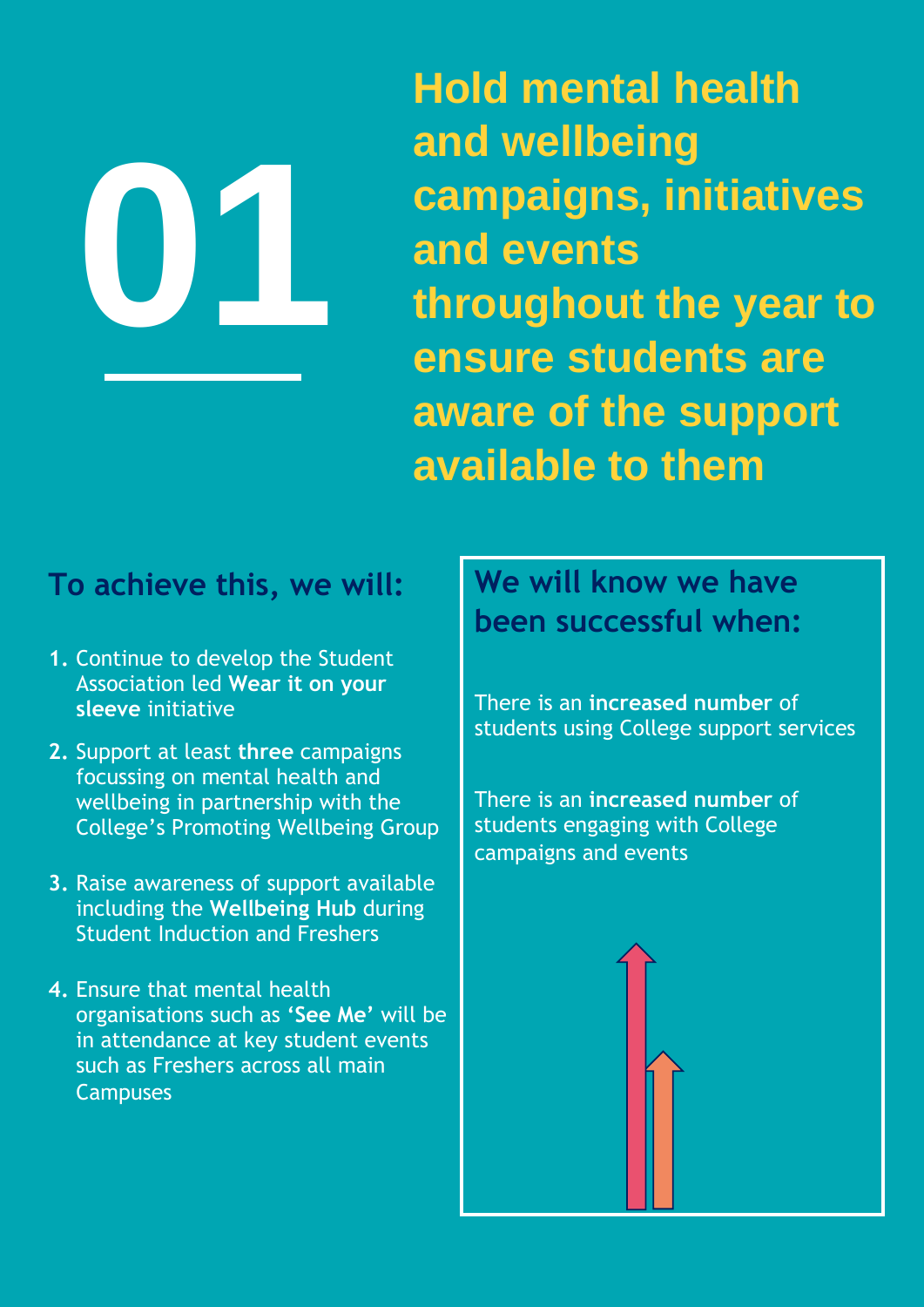We want all students to know that it's ok to not always feel ok and that we can support them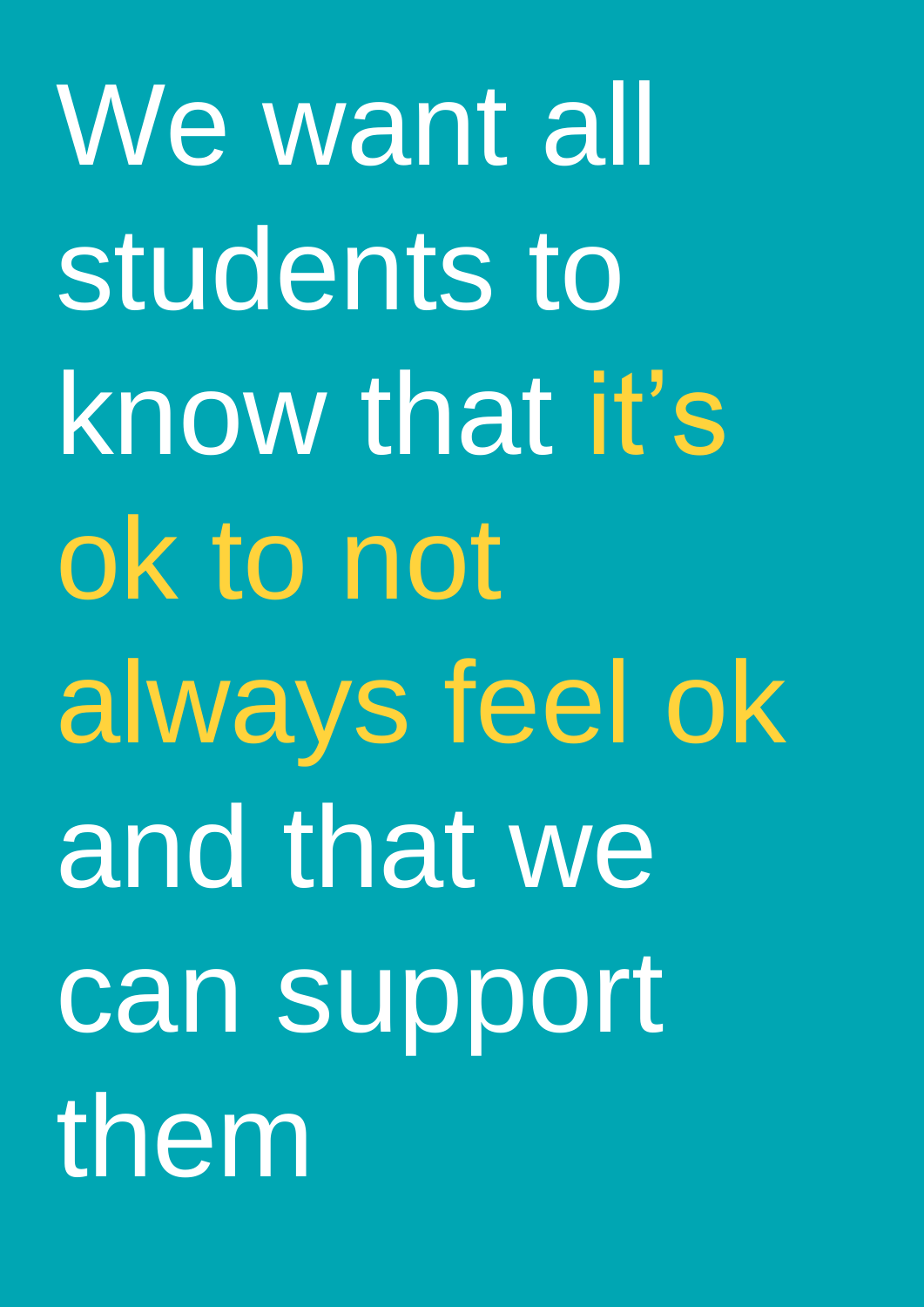

**Support students to develop positive strategies in relation to their mental health and wellbeing to improve retention and attainment**

#### **To achieve this, we will:**

- **1.** Continue to develop and deliver a **range of student workshops** in relation to mental health and wellbeing
- **2.** Continue to provide **mental health and wellbeing drop-in sessions** for students
- **3.** Continue to promote and update resources available through the **Wellbeing Hub**
- **4.** Continue to develop the role of **the Mental Health Liaison Officer** in partnership with the Promoting Wellbeing Group and NHS Ayrshire and Arran

**We will know we have been successful when:**

There is evidence of **improved retention and attainment rates** for students with a declared mental health condition

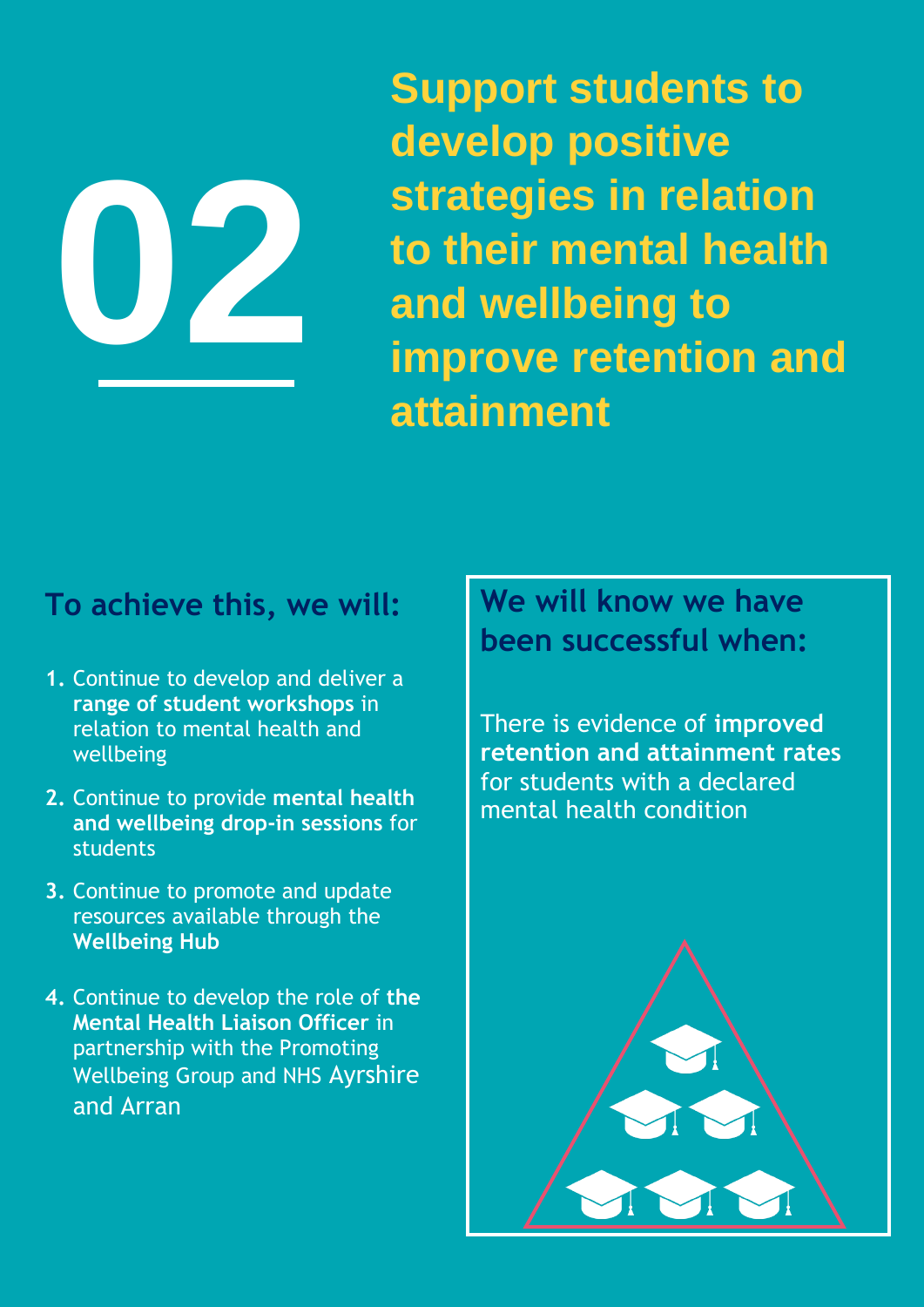We know how important positive wellbeing is to student success at college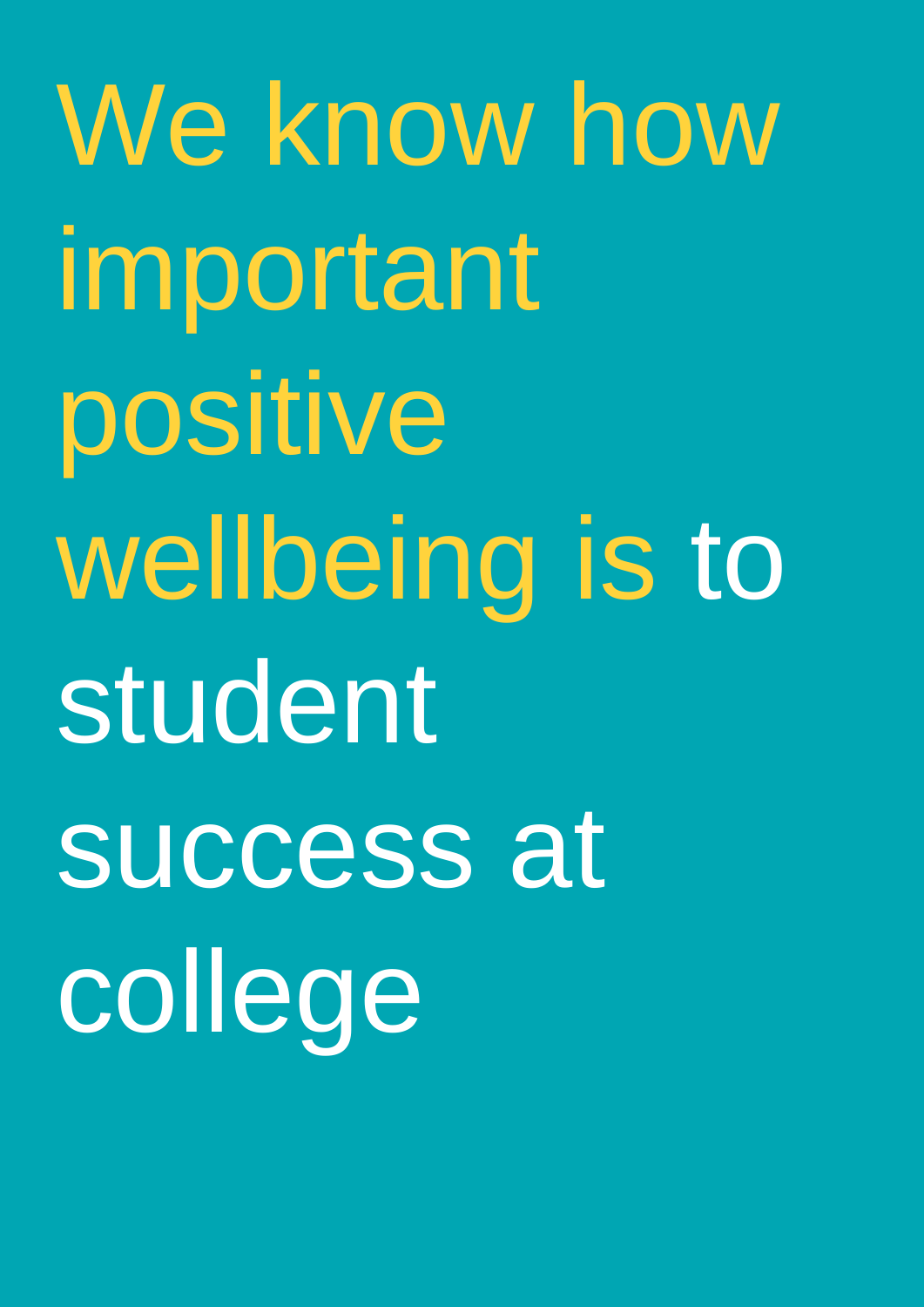**Improve and strengthen staff awareness, knowledge and skills on mental health, wellbeing strategies and support available to promote positive student and staff wellbeing**

## **To achieve this, we will:**

- **1.** Develop a **training matrix** to provide staff with access to continuous professional development opportunities in relation to wellbeing
- **2.** Continue to **deliver staff wellbeing events** and ensure **available support is communicated** to all
- **3.** Identify and share examples of **best practice related to wellbeing** across the College
- **4.** Continue to successfully work with **College partners** to deliver staff training

**We will know we have been successful when:**

Staff report feeling supported and have an **improved awareness, knowledge and skills** on mental health, wellbeing strategies and support available

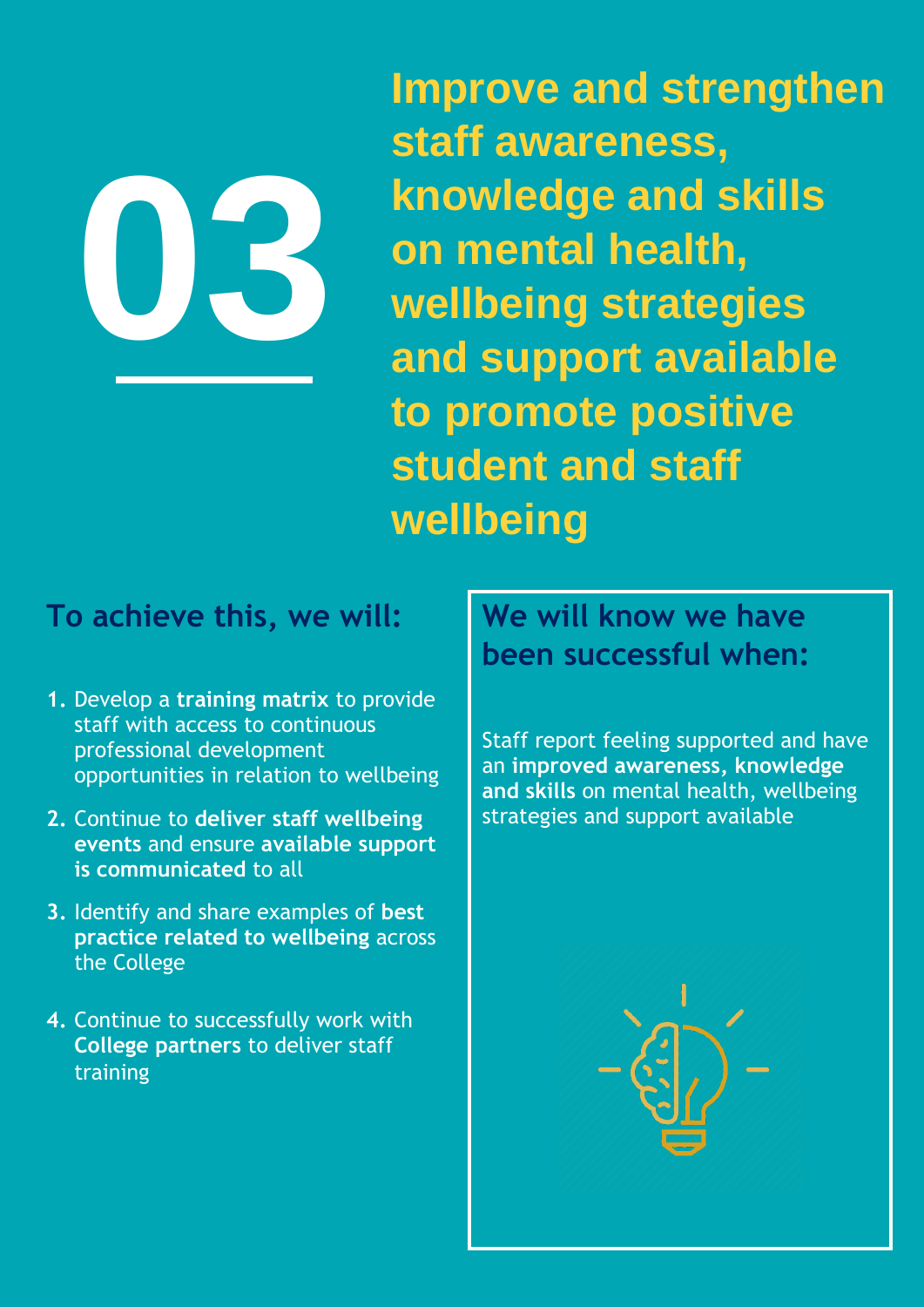To promote positive student wellbeing, we need to support our staff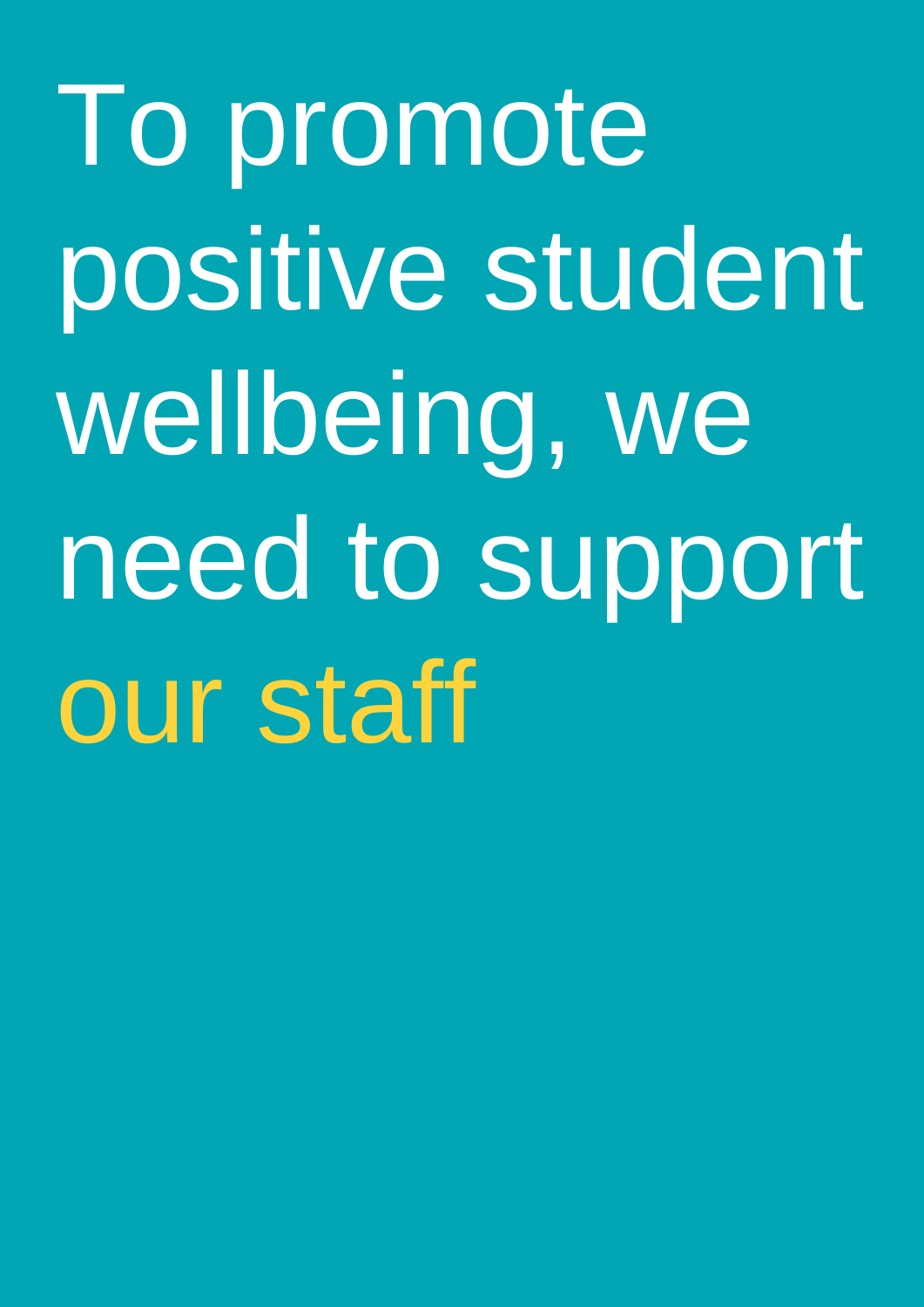**Explore opportunities to develop student social groups and provide college facilities which support positive mental health and wellbeing**

#### **To achieve this, we will:**

- **1.** Establish **at least one student social group** in each campus
- **2.** Support the **development and facilitation of an accessible Contemplation room** in each main campus and where unable, explore alternative options

## **We will know we have been successful when:**

The Student Association has **established at least one student social group in each campus** and as a result, students report a positive impact on their wellbeing

There is an **accessible Contemplation room in each main campus** and these are known to benefit the student experience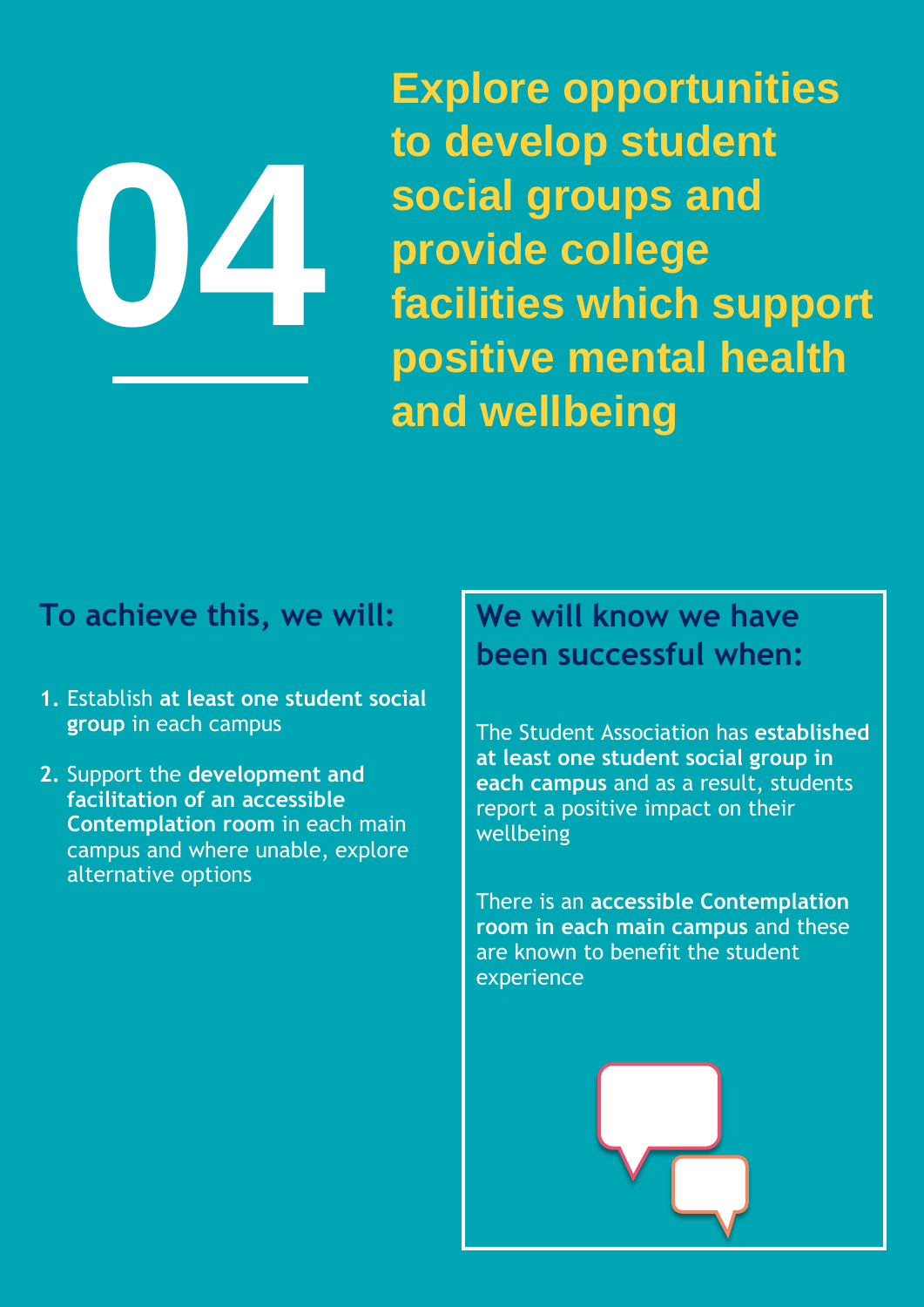Opportunities to connect with others and safe spaces to think or pray are important to wellbeing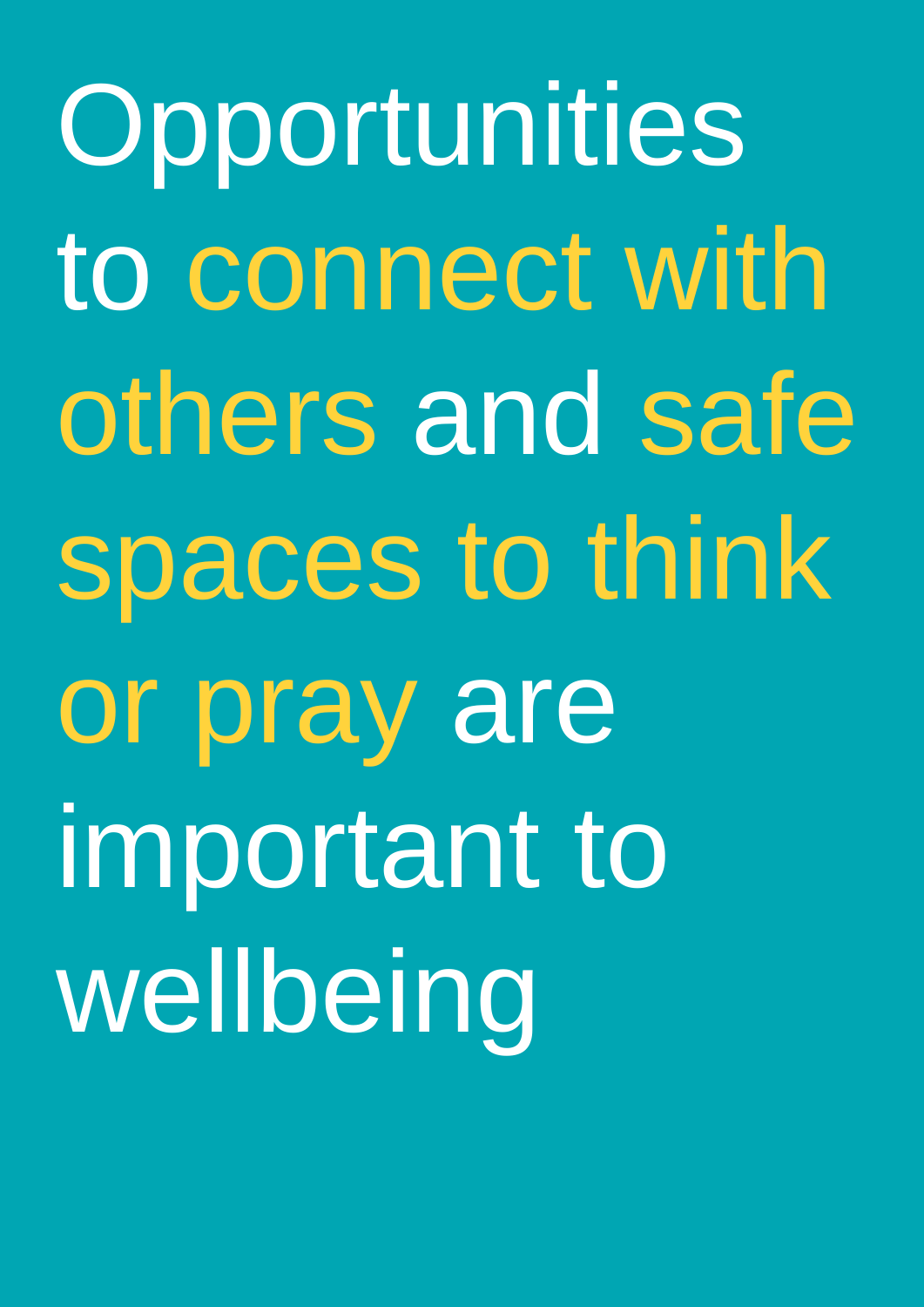**Ensure that robust evaluation processes are in place to monitor and review the impact of the Student Mental Health Agreement**

#### **To achieve this, we will:**

- **1.** Include at least **one question about mental health and wellbeing** in the annual College Student Satisfaction and Engagement Survey
- **2.** Facilitate **two student focus groups per yea**r on each campus
- **3.** Use the **Promoting Wellbeing action plan tracker** to monitor and review progress and carry out a **mid-point review** of the SMHA
- **4.** Use College systems to **track and monitor retention and attainment** of students who have a declared mental health condition

## **We will know we have been successful when:**

Robust **evaluation processes are in place** to support the monitoring and review of progress and impact of the Student Mental Health Agreement